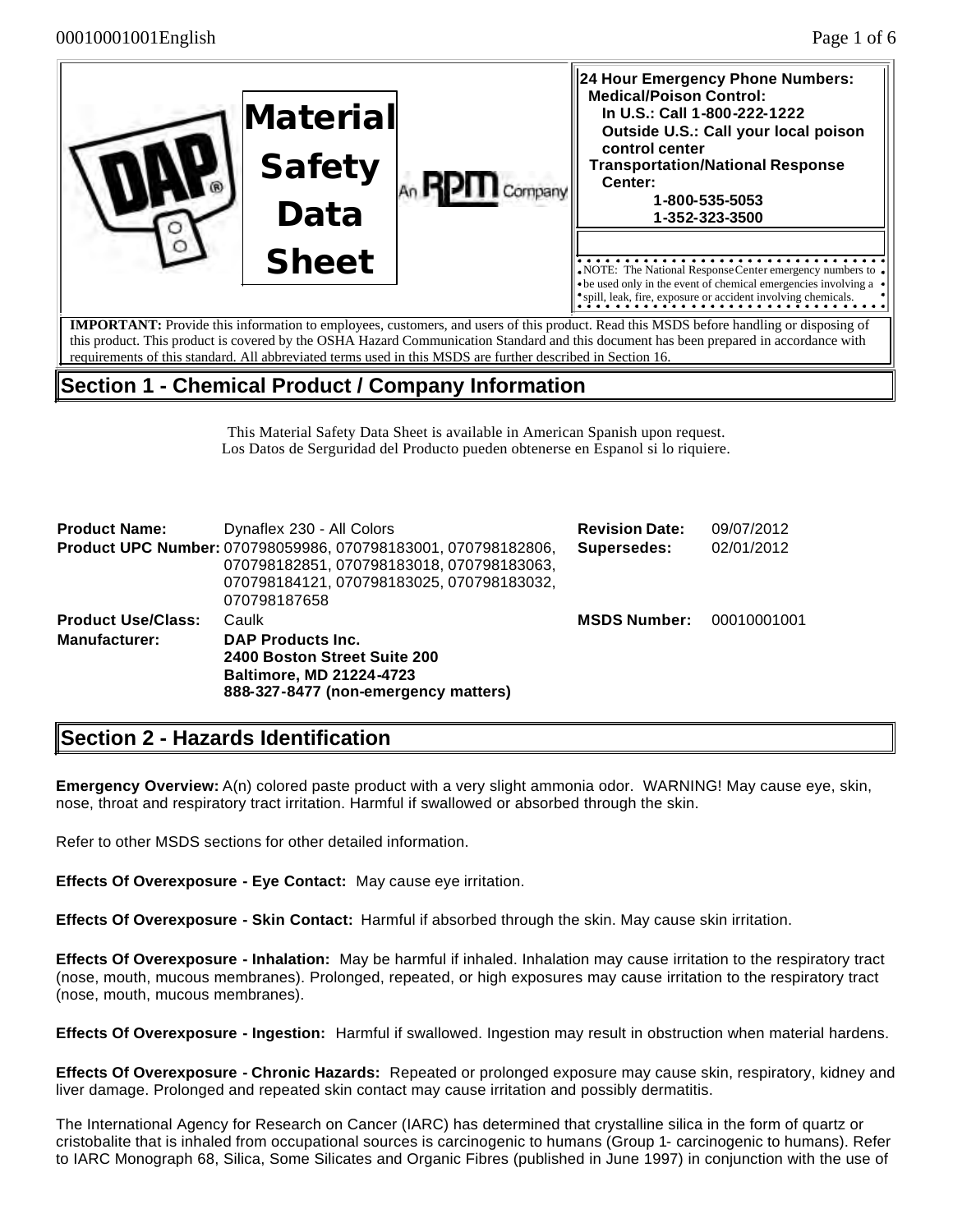#### 00010001001English Page 2 of 6

these materials. The National Toxicology Program (NTP) classifies respirable crystalline silica as "known to be a human carcinogen". Refer to the 9th Report on Carcinogens (2000). The American Conference of Governmental Industrial Hygienists (ACGIH) classifies crystalline silica, quartz, as a suspected human carcinogen (Group A2). Breathing dust containing respirable crystalline silica may not cause noticeable injury or illness even though permanent lung damage may be occurring. Inhalation of dust may have the following serious chronic health effects: Excessive inhalation of respirable dust can cause pneumoconiosis, a respiratory disease, which can result in delayed, progressive, disabling and sometimes fatal lung injury. Symptoms include cough, shortness of breath, wheezing, non-specific chest illness and reduced pulmonary function. Smoking exacerbates this disease. Individuals with pneumoconiosis are predisposed to develop tuberculosis. There is some evidence that breathing respirable crystalline silica or the disease silicosis is associated with an increased incidence of significant disease endpoints such as scleroderma (an immune system disorder manifested by fibrosis of the lungs, skin and other internal organs) and kidney disease.

**Primary Route(s) Of Entry:** Skin Contact, Inhalation, Eye Contact

**Medical Conditions which May be Aggravated by Exposure:** None known.

#### **Carcinogenicity:**

| CAS No.    | <b>Chemical Name</b> | <b>ACGIH</b>                                                        | OSHA        | <b>IARC</b>                         | NTP                              |
|------------|----------------------|---------------------------------------------------------------------|-------------|-------------------------------------|----------------------------------|
| 13463-67-7 | Titanium dioxide     | Not Listed.                                                         | Not Listed. | Possibly carcinogenic to<br>humans. | Not Listed.                      |
| 14808-60-7 | Silica, crystalline  | Suspected human carcinogen.                                         | Not Listed. | Carcinogenic to humans.             | Known To Be Human<br>Carcinogen. |
| 1333-86-4  | Carbon black         | Confirmed animal carcinogen<br>with unknown relevance to<br>humans. | Not Listed. | Possibly carcinogenic to<br>humans. | Not Listed.                      |

| Section 3 - Composition / Information On Ingredients |              |             |  |
|------------------------------------------------------|--------------|-------------|--|
| <b>Chemical Name</b>                                 | <b>CASRN</b> | Wt%         |  |
| Limestone                                            | 1317-65-3    | $30 - 60$   |  |
| Benzoate esters                                      | Proprietary  | $5 - 10$    |  |
| Titanium dioxide                                     | 13463-67-7   | 1-5         |  |
| Silica, amorphous                                    | 7631-86-9    | 1-5         |  |
| Silica, crystalline                                  | 14808-60-7   | $0.1 - 1.0$ |  |
| Carbon black                                         | 1333-86-4    | $0.1 - 1.0$ |  |

#### **Section 4 - First Aid Measures**

**First Aid - Eye Contact:** In case of contact, immediately flush eyes with large quantities of water for at least 15 minutes until irritation subsides. Get medical attention immediately.

**First Aid - Skin Contact:** Remove and wash contaminated clothing. Wash off immediately with soap and plenty of water for at least 15 minutes. Get medical aid if symptoms persist. In case of contact, immediately flush skin with plenty of water while removing contaminated clothing and shoes.

**First Aid - Inhalation:** If inhaled, remove to fresh air. If breathing is difficult, leave the area to obtain fresh air. If continued breathing difficulty is experienced, get medical attention immediately. If you experience difficulty in breathing, leave the area to obtain fresh air. If continued difficulty is experienced, get medical attention immediately.

**First Aid - Ingestion:** First Aid: If swallowed, get medical attention immediately. If swallowed, DO NOT INDUCE VOMITING. Get medical attention immediately. If ingested, irrigate the stomach.

**Note to Physician:** None.

**COMMENTS:** If over-exposure occurs, call your poison control center at 1-800-222-1222.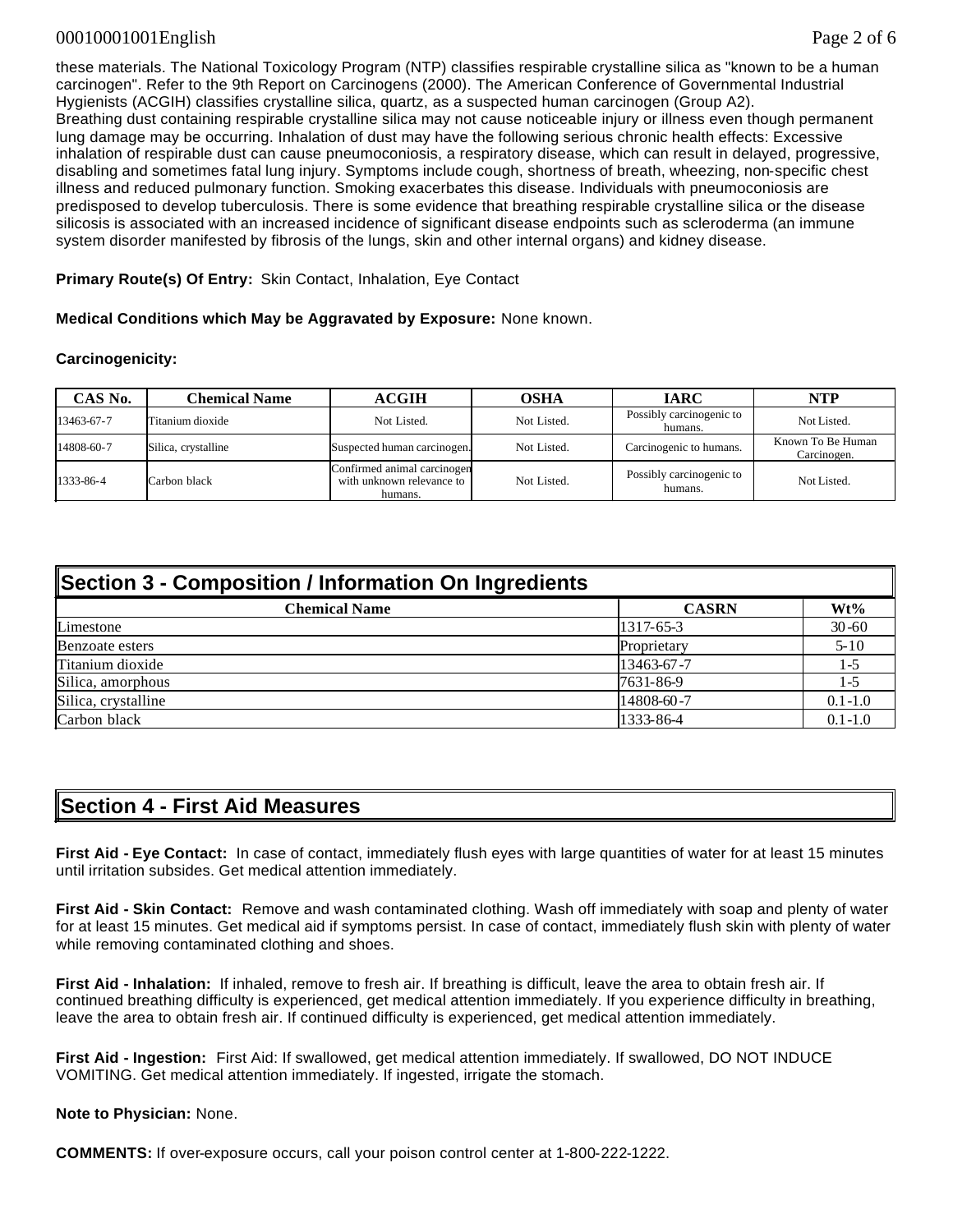## **Section 5 - Fire Fighting Measures**

**Extinguishing Media:** Carbon Dioxide, Dry Chemical, Foam, Water Fog

**Unusual Fire And Explosion Hazards:** No special protective measures against fire required.

**Special Firefighting Procedures:** Wear self-contained breathing apparatus pressure-demand (NIOSH approved or equivalent) and full protective gear. Use water spray to cool exposed surfaces.

### **Section 6 - Accidental Release Measures**

**Steps To Be Taken If Material Is Released Or Spilled:** Wear proper protective equipment as specified in Section 8. Contain spilled material and remove with inert absorbent. Dispose of contaminated absorbent, container and unused contents in accordance with local, state and federal regulations.

### **Section 7 - Handling And Storage**

**Handling:** KEEP OUT OF REACH OF CHILDREN! DO NOT TAKE INTERNALLY. Use only with adequate ventilation. Open all windows and doors or use other means to ensure cross-ventilation and fresh air entry during application and drying. Odor is not an adequate warning for hazardous conditions. Avoid breathing vapor and contact with eyes, skin and clothing. Wash thoroughly after handling.

**Storage:** Close container after each use. Do not store at temperatures above 120 degrees F. Store containers away from excessive heat and freezing. Store away from caustics and oxidizers.

| Section 8 - Exposure Controls / Personal Protection |              |                  |                   |                   |                                    |                  |                  |                |
|-----------------------------------------------------|--------------|------------------|-------------------|-------------------|------------------------------------|------------------|------------------|----------------|
| <b>Chemical Name</b>                                | <b>CASRN</b> | <b>ACGIH TWA</b> | <b>ACGIH STEL</b> | <b>ACGIH CEIL</b> | <b>OSHA TWA</b>                    | <b>OSHA STEL</b> | <b>OSHA CEIL</b> | Skin           |
| Limestone                                           | 1317-65-3    | 10 MGM3          | N.E.              | N.E.              | 5 MGM3<br>(respirable<br>fraction) | N.E.             | N.E.             | No.            |
| Benzoate esters                                     | Proprietary  | N.E.             | N.E.              | N.E.              | N.E.                               | N.E.             | N.E.             | No             |
| Titanium dioxide                                    | 13463-67-7   | 10 MGM3          | N.E.              | N.E.              | 15 MGM3                            | N.E.             | N.E.             | N <sub>0</sub> |
| Silica, amorphous                                   | 7631-86-9    | 10 MGM3          | N.E.              | N.E.              | 5 MGM3                             | N.E.             | N.E.             | No             |
| Silica, crystalline                                 | 14808-60-7   | $0.025$ MGM.     | N.E.              | N.E.              | $10/(%SiO2 + 2)$<br>MGM3           | N.E.             | N.E.             | No             |
| Carbon black                                        | 1333-86-4    | 3 MGM3           | N.E.              | N.E.              | 3.5 MGM3                           | N.E.             | N.E.             | No             |

#### **Exposure Notes:**

14808-60-7 The 2002 ACGIH Threshold Limit Values for Chemical Substances and Physical Agents lists the median Respirable Particulate Mass (RPM) point for crystalline silica at 4.0 microns in terms of the particle's aerodynamic diameter.

The TLVs for crystalline silica represent the respirable fraction.

OSHA PEL TWA for Quartz is calculated using the following formula: 10 mg/m3/(% SiO2 + 2). Both concentration and percent quartz for the application of this limit are to be determined from the fraction passing a size selector with the following characteristics.

| -------------------------------------                                  |  |
|------------------------------------------------------------------------|--|
| Aerodynamic diameter (unit density sphere)    Percent passing selector |  |
|                                                                        |  |
|                                                                        |  |
|                                                                        |  |
|                                                                        |  |
|                                                                        |  |

**Precautionary Measures:** Contact lenses pose a special hazard; soft lenses may absorb and all lenses concentrate irritants.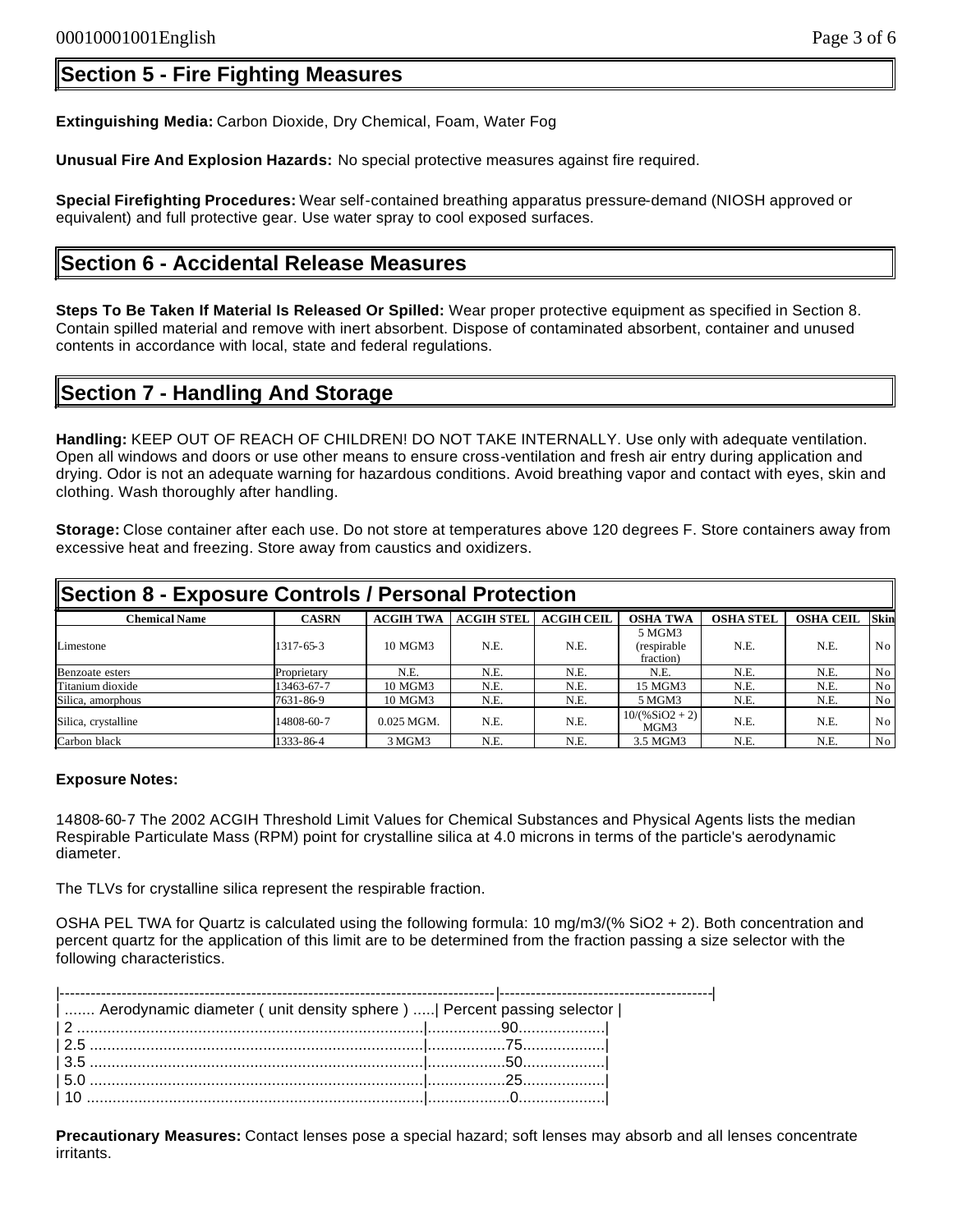#### 00010001001English Page 4 of 6

**Engineering Controls:** Good general ventilation should be sufficient to control airborne levels. Ensure adequate ventilation, especially in confined areas. Local ventilation of emission sources may be necessary to maintain ambient concentrations below recommended exposure limits.

**Respiratory Protection:** In case of insufficient ventilation, wear suitable respiratory equipment. A NIOSH-approved air purifying respirator with an organic vapor cartridge or canister may be necessary under certain circumstances where airborne concentrations are expected to exceed exposure limits. A respiratory protection program that meets the OSHA 1910.134 and ANSI Z88.2 requirements must be followed whenever workplace conditions warrant a respirator's use. National Institute for Occupational Safety and Health (NIOSH) has recommended that the permissible exposure limit be changed to 50 micrograms respirable free silica per cubic meter of air (0.05 mg/m3) as determined by a full shift sample up to 10-hour work shift.

**Skin Protection: Rubber gloves.** 

**Eye Protection:** Goggles or safety glasses with side shields.

**Other protective equipment:** Not required under normal use.

**Hygienic Practices:** Wash hands before breaks and at the end of workday. Remove and wash contaminated clothing before re-use.

**Important:** Listed Permissible Exposure Levels (PEL) are from the U.S. Dept. of Labor OSHA Final Rule Limits (CFR 29 1910.1000); these limits may vary between states.

**Note:** An employee's skin exposure to substances having a "YES" in the "SKIN" column in the table above shall be prevented or reduced to the extent necessary under the circumstances through the use of gloves, coveralls, goggles or other appropriate personal protective equipment, engineering controls or work practices.

### **Section 9 - Physical And Chemical Properties**

| <b>Boiling Range:</b>                    | Not Established     |
|------------------------------------------|---------------------|
| Odor:                                    | Very Slight Ammonia |
| Color:                                   | Colored             |
| <b>Solubility in H2O:</b>                | Not Established     |
| <b>Freeze Point:</b>                     | Not Established     |
| <b>Vapor Pressure:</b>                   | Not Established     |
| <b>Physical State:</b>                   | Paste               |
| Flash Point, F:                          | Greater than 200    |
| Lower Explosive Limit, %: Not Determined |                     |

**Vapor Density:** Heavier Than Air **Odor Threshold:** Not Established **Evaporation Rate:** Slower Than n-Butyl Acetate **Specific Gravity: 1.46 - 1.49 pH: Between 7.0 and 12.0 Viscosity: Not Established Flammability:** Non-Flammable **Figure 1.5 Method:** (Seta Closed Cup) **Lower Explosive Limit, %:** Not Determined **Upper Explosive Limit, %:**Not Determined

When reported, vapor pressure of this product has been calculated theoretically based on its constituent makeup and has not been determined experimentally.

(See section 16 for abbreviation legend)

### **Section 10 - Stability And Reactivity**

**Conditions To Avoid:** Excessive heat and freezing.

**Incompatibility:** Incompatible with strong bases and oxidizing agents.

**Hazardous Decomposition Products:** Normal decomposition products, i.e., COx, NOx.

**Hazardous Polymerization:** Hazardous polymerization will not occur under normal conditions.

**Stability:** Stable under recommended storage conditions.

### **Section 11 - Toxicological Information**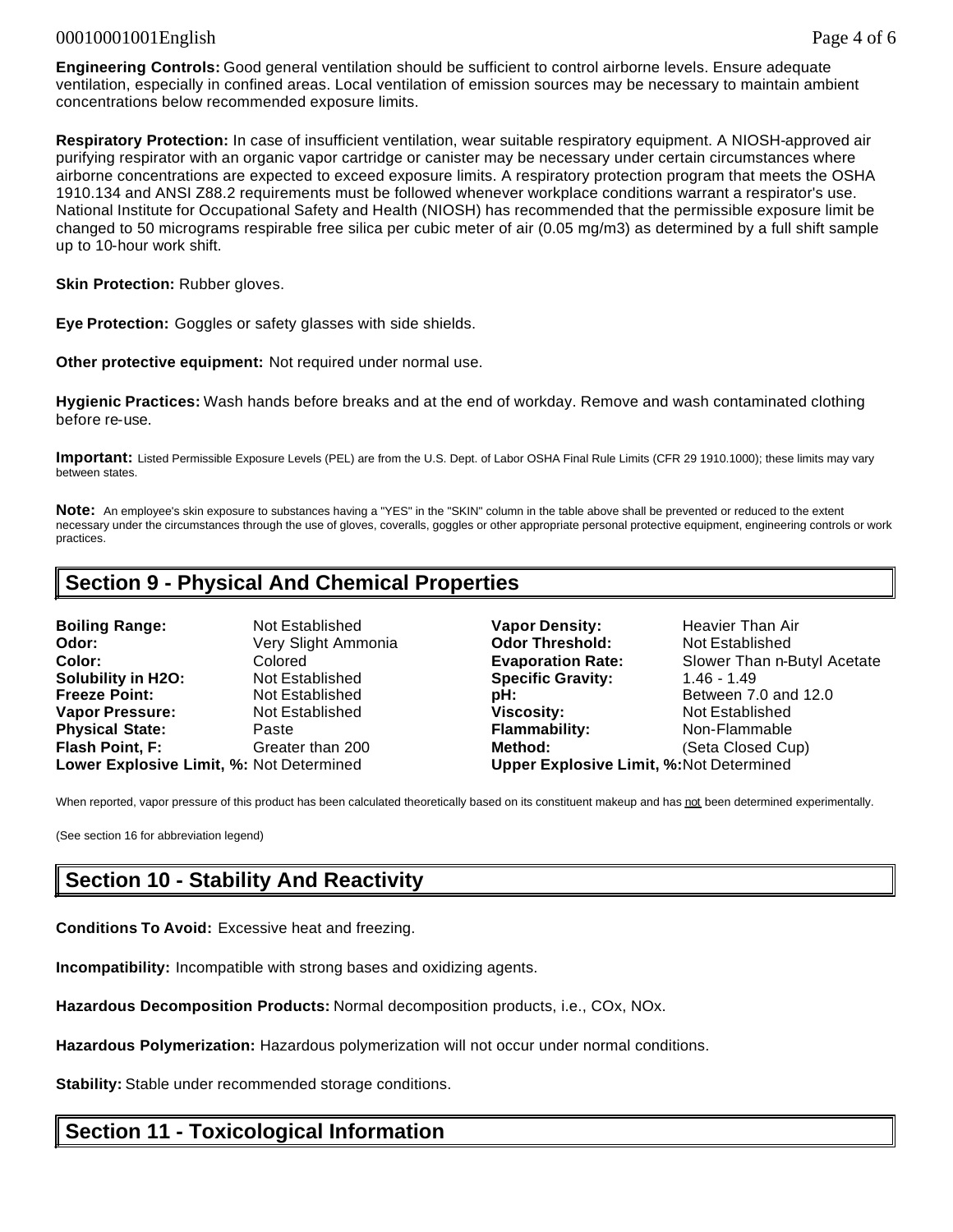| <b>Product LD50:</b> | : Not Established<br>Product L | LC50: Not Established |               |
|----------------------|--------------------------------|-----------------------|---------------|
| CASRN                | <b>Name</b><br><b>Chemical</b> | LD50                  | LC50          |
| 1333-86-4            | Carbon black                   | $Rat: > 15400$ mg/kg  | ------------- |

**Significant Data with Possible Relevance to Humans:** None.

### **Section 12 - Ecological Information**

**Ecological Information:** Ecological injuries are not known or expected under normal use.

### **Section 13 - Disposal Information**

**Disposal Information:** Dispose of material in accordance with all federal, state and local regulations. State and Local regulations/restrictions are complex and may differ from Federal regulations. Responsibility for proper waste disposal is with the owner of the waste.

**EPA Waste Code if Discarded (40 CFR Section 261):** None.

#### **Section 14 - Transportation Information**

| <b>DOT Proper Shipping</b><br>Name: | Not Regulated. | <b>Packing Group:</b>    | N.A. |
|-------------------------------------|----------------|--------------------------|------|
| <b>DOT Technical Name:</b>          | N.A.           | <b>Hazard Subclass:</b>  | N.A. |
| <b>DOT Hazard Class:</b>            | N.A.           | <b>DOT UN/NA Number:</b> | N.A. |

### **Section 15 - Regulatory Information**

#### **CERCLA - SARA Hazard Category:**

This product has been reviewed according to the EPA 'Hazard Categories' promulgated under Sections 311 and 312 of the Superfund Amendment and Reauthorization Act of 1986 (SARA Title III) and is considered, under applicable definitions, to meet the following categories:

Immediate Health Hazard, Chronic Health Hazard

#### **SARA Section 313:**

This product contains the following substances subject to the reporting requirements of Section 313 of Title III of the Superfund Amendment and Reauthorization Act of 1986 and 40 CFR part 372:

None

#### **Toxic Substances Control Act:**

All ingredients in this product are either on TSCA inventory list, or otherwise exempt.

This product contains the following chemical substances subject to the reporting requirements of TSCA 12(B) if exported from the United States:

None

#### **New Jersey Right-to-Know:**

The following materials are non-hazardous, but are among the top five components in this product: